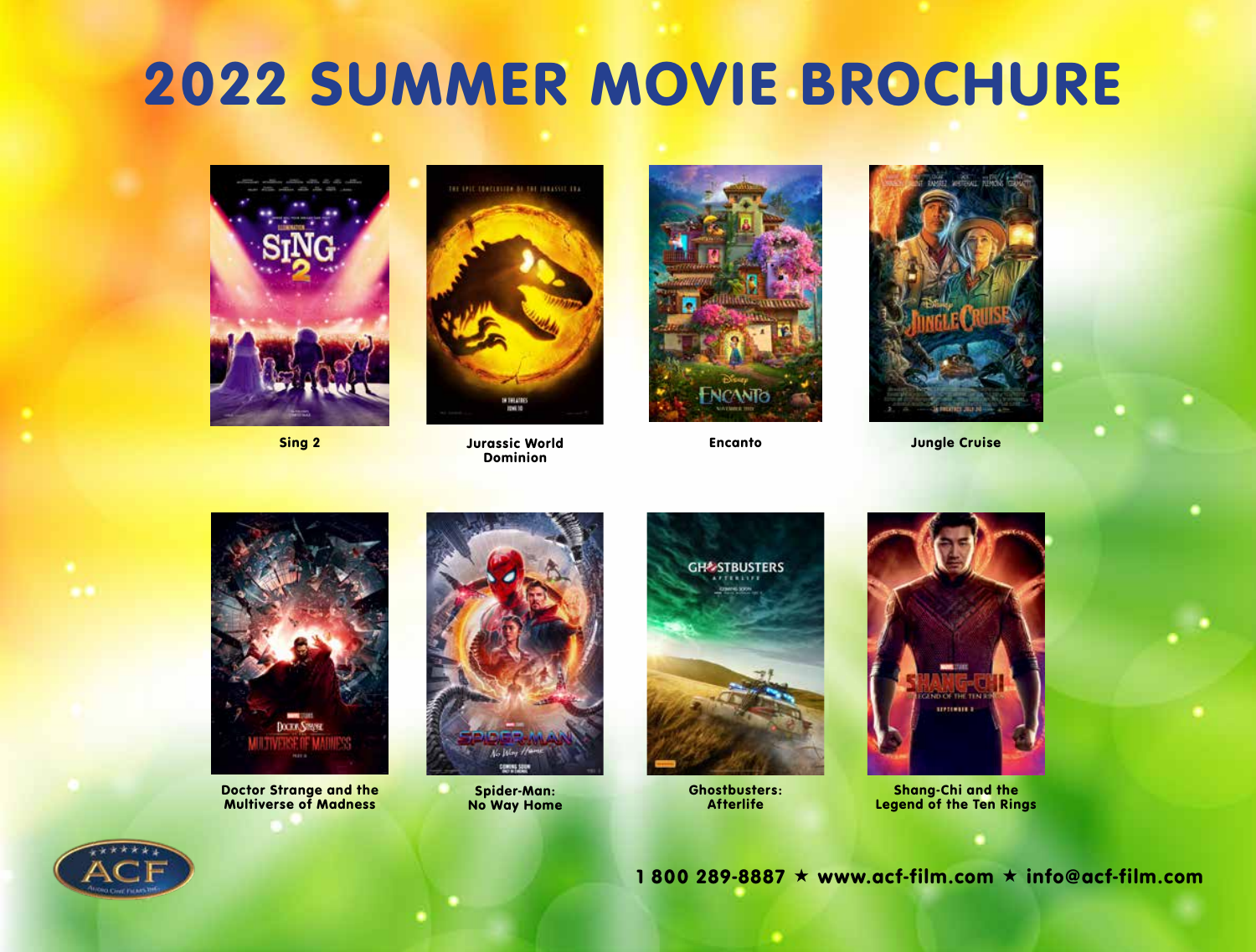# RECENT AND UPCOMING



Legend of the Ten Rings





Jungle Cruise







Sing 2







Encanto Eternals The Boss Baby: Family Business



The Addams Family 2 **Channel Communist Communist Communist Communist Communist Communist Communist Communist Communist Communist Communist Communist Communist Communist Communist Communist Communist Communist Communist Com** 



No Time To Die





**Jurassic World The Bad Guys** Dominion







Uncharted Morbius (Morbius Spider-Man: Morbius Morbius Morbius Morbius Morbius Morbius Morbius Morbius (Morbiu No Way Home



Downton Abbey: A New Era



Please contact us for more information! Audio Cine Films



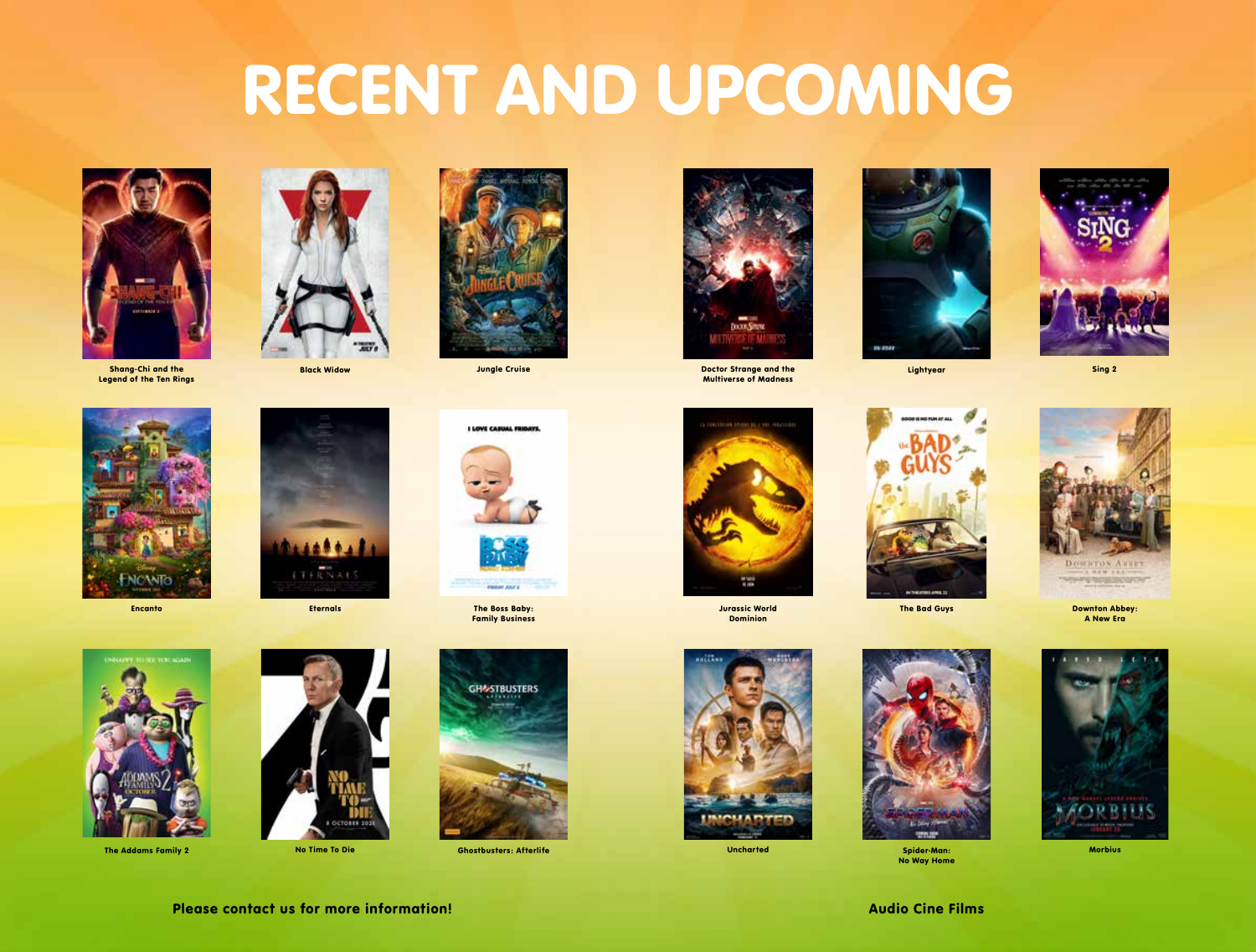## SUMMER CLASSICS FAMILY FAVOURITES







Monsters University Ratatouille Finding Nemotion Ratatouille



Last Dragon





Big Hero 6







The Karate Kid Back to the Future The Breakfast Club





How to Train Your Dragon: Shrek Rise of the Guardians The Hidden World



Cloudy with a Chance of Meatballs







The Angry Birds Movie 2



The Fifth Element Jumanji Surf's Up





**JUNE 8** 



The Runaway